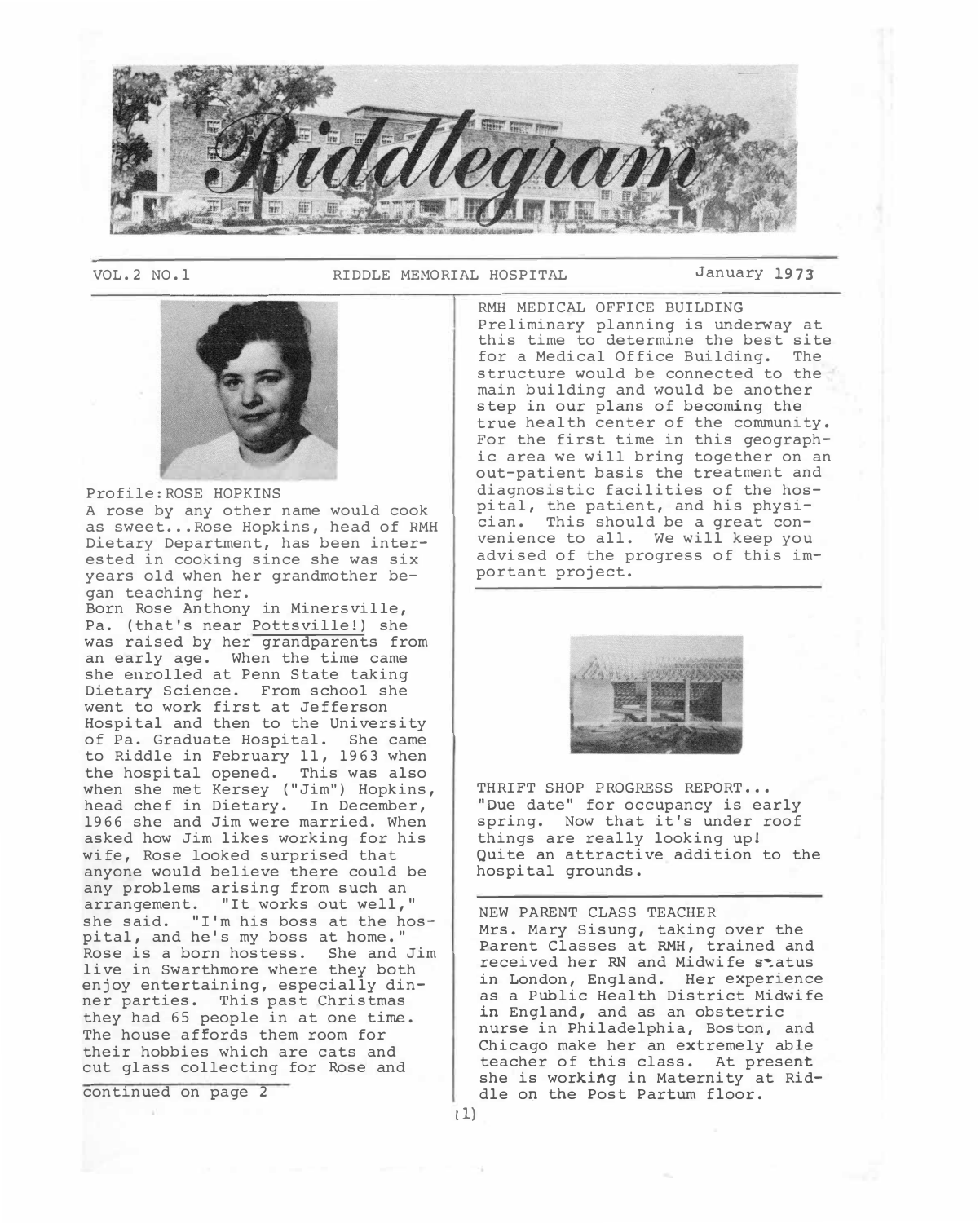OFF TO THE SOUTH PACIFIC Louise Armstrong, Chief Lab Technician, and her husband Jim left Jan. 12 for a 6-week tour of the South Pacific. They are retracing some of Jim's steps during World War II, including Australia, New Zealand, Fiji, and Hawaii. Jim was stationed in Brisbane for a time during the war. They should have much to tell us when they return.

CHRISTMAS DECORATIONS WINNERS In the non-nursing area, Purchasing won first prize, with the theme "Santa's Workshop." Pharmacy won second prize, with the theme "Apollo 17 Christmas." In the nursing area, Nursery won first prize and Pediatrics won second prize. Judges were Mrs. Jack Carbutt, Fox Valley; Ruth Wimble, R.N.; and Joseph D. Calhoun, Esq., Media.

## TRUE CHRISTMAS SPIRIT

Mrs. Betty Childs, Nurses Aide, 4S, practices the true spirit of Christmas giving. For the past 5 years, Betty has been taking gifts to the children at Childrens' Cottage, a home for those who are wards of the court. Christmas, 1*9*72 Betty took gifts to the home for 20-teenagers. She purchases the gifts with her own funds and, she said, some merchants give her a discount since they know what she is doing. Christmas, 1972 no children were allowed to leave to be guests in the homes of more fortunate people. However, twice in the 5 years Betty has participated, she was allowed to take 2 children home with her on Christmas Eve and to spend Christmas Day. Betty has a teenage son at home who enjoys entertaining

their guests. Preparations for the Christmas visits are begun in September by Betty and she has to request by Thanksgiving that she be allowed to take children home for Christmas. On her trips to the Childrens' Cottage Betty takes some neighborhood children with her to show them how fortunate they are to have loving parents. Some have responded by giving some of their own Christmas gifts to the Cottage Children. Betty, we admire you!

PROFILE, continued from page 1

model trains for Jim. He's got an intricate track set-up in their recreation room and he actually runs the trains in his spare time. They both bowl in the Riddle League and Rose is captain of their team which was runner-up 2 years in a row.

Rose loves to spend money, she says honestly, especially on clothes for Jim, who, as a result, is probably the best dressed man at RMH. But her greatest interest is the patients and anyone who has been close enough to see her work, knows this has got to be true. The first impression this writer had of Rose was of her with her hands in a huge metal bowl of tomatoes making her own barbeque sauce for the patients' lunch that day, because she doesn't like the kind you get in cans. At the time we interviewed her for this article, she had just finished breading 100 orders of meat. She made the Thanksgiving pumpkin menus, the hat menus for New Year's Day, and the Christmas star menus which shared the tray with the little candles donated by Mary Mallon's daughter, Nina. What would Rose like to do more than

anything else? Her answer is typical. Cater to old people. She worries about the helpless old folks in homes and institutions, and would like to give them some of her tender loving care.

## WELCOME NEW RMH EMPLOYES!

Jacqueline Boughner, Acctg. Clerk Harriet Gelston, R.N. Catherine Kain, Rad. Tech. Jeanne Morrison, R.N. Gail Neubauer, Rad. Tech. Patricia Parent, Unit Clerk Leo Newcomer, Pharmacist Marianne Schwalbe, L.P.N. Mary Sisung, R.N. Donna Williams, EKG Tech. Denise Ardes, Rad. Tech. Marie Kiefer, R.N. Catherine Kitchen, R.N. Marian Sherrod, N.A. Salli Worth, L.P.N.

MERRY TOKEN RECEIVES GIFT The new carpeting in Merry Token is a gift from Jeanette Pappas' father, Mr. Chris New. Mr. New, an RMH co-founder, died last fall.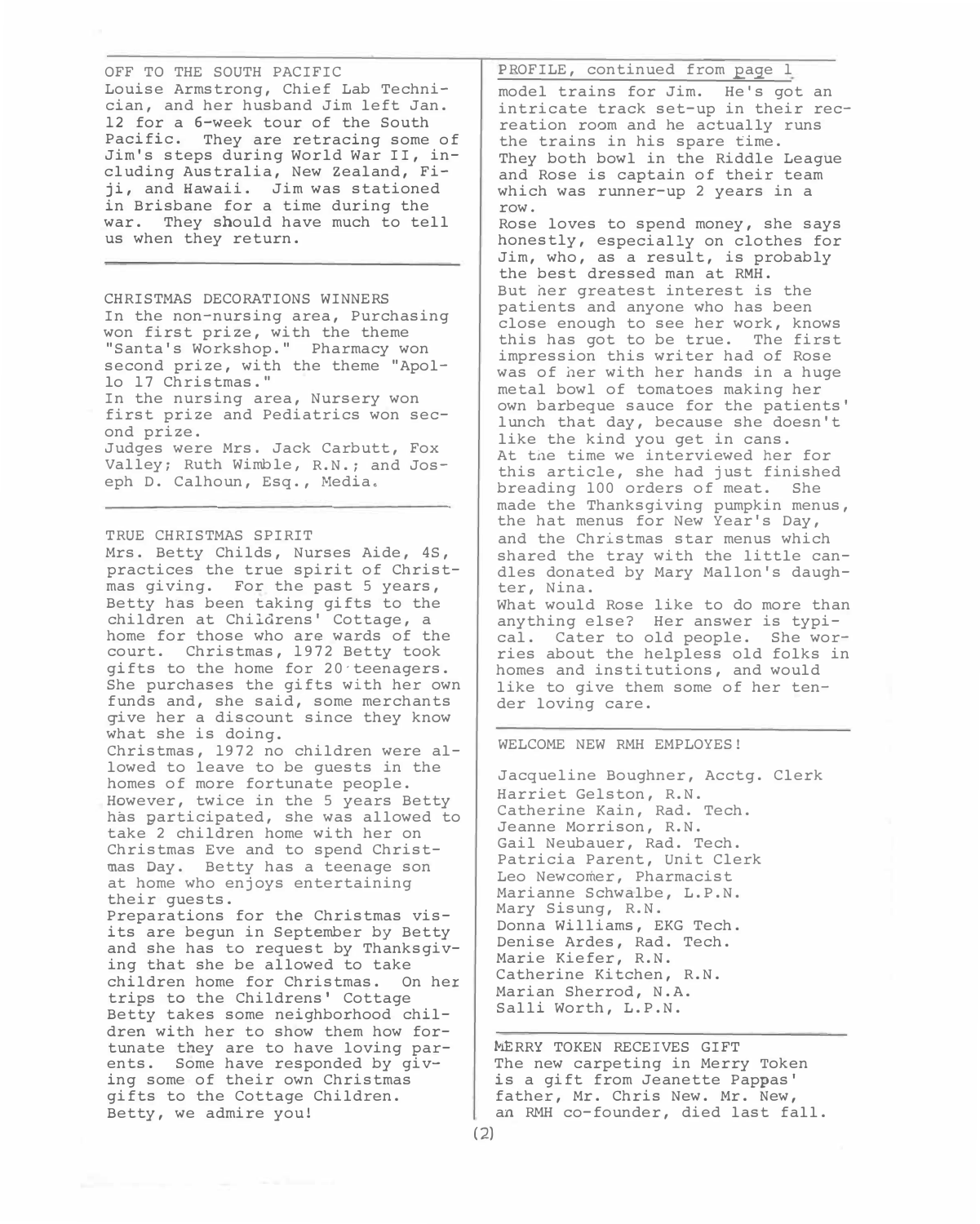

Serving 2 student nurses from Presbyterian Hos*p*ita*l* are 1/r: Ruth *G*auza, *B*etty *G*riffiths, and Marge Miller, at Christmas O*p*en House in the *l*obby. Dorett Cook also served.



(Edward J. Mi*ll*er) hands first *p*rize to Mrs. Edna Krudener of Nursery for their Christmas decorations. Mr. Mil*l*er is the father of Mary Ma*ll*on, Director of Vo*l*unteers.

The KEY WORD for February is:

CONTENTMENT

It's right to be contented with what you have but never with what you are. Striving for what is just one ste*p* above is what makes getting u*p*  in the morning worthwhile.

February RIDDLE-*<sup>G</sup>*I*G*GLE

After the doctor checked the *p*atient over, �he *p*hysician asked, "Have you been living a norma*l*  life?"

"Yes, doctor," re*pl*ied the *p*atient.

"Well, you'll have to cut it out for a whi*l*e."



Moylan-Rose Valley - Monte Carlo, Feb. 17. Old Mill, Rose Valley. 6:30 cocktails (*B*YO) , 7:30 dinner (s*p*aghetti with wine) , 9 *p*.m. gambling. \$12 *p*er cou*p*le, includes \$1 worth of chi*p*s *p*er cou*p*le. Tickets may be obtained from any Moylan-Rose Valley Auxilian.

Em*p*loye Recognition Dinner and 10th Anniversary of RMH - Friday, Feb. 16 at Holiday Inn, next to hos*p*ital. 6:30 cocktails, 7:30 dinner. Dancing 'til midnight. Tickets \$5 *p*er *p*erson, avail. through Pub. Rel. Office at hos*p*ital. All are invited to hel*p* observe our 10th Anniv. !

Nether Providence - Don't forget the Wine Tasting Party, Feb. 24, 7:30 *<sup>p</sup>*. m. Old Mil.).. in Rose Valley. s'u*<sup>p</sup>p*er served at 8:30. Tickets \$10 *p*er cou*p*le. Entertainment. Ca*ll* Chris *B*osma for information. LO 6-5190.

### REM INDERS

Concord Auxi*l*iary - rea*l*ized \$194. 00 on their "Do Your Won Thing" *p*roject. This was determined at the annua*l* Christmas *p*arty, held at the home of Katherine Hi*l*l. This was a lovely *p*arty with carol singing, gift giving, refreshments.  $-0-$ 

Another dinner-theater *p*arty is in the *p*rocess of being *pl*anned for May. Further news *l*ater.  $-0-$ 

A s*p*aghetti dinner for March, at St. John's, Concord, in Concordvi*l*le. More details to come.

Dinner-Fashion Show s*p*onsored by RMH Nurses. A*lp*ine Inn, S*p*ringfield, Feb. 13 at 6 *p*.m. No host bar but dinner does inc*l*ude an after-dinner drink. Tickets \$6.50. Avai*l*ab*l*<sup>e</sup> thrqugh Miss Kearny, Chairman or. Miss Livingston, co-Chairman or at the Nursing Office. Fashions by Darne*ll*.

Beatty Hi*ll*s - *<sup>B</sup>*ake Sa*l*e, hos*p*ita*l*  iobby, Friday, February 23.